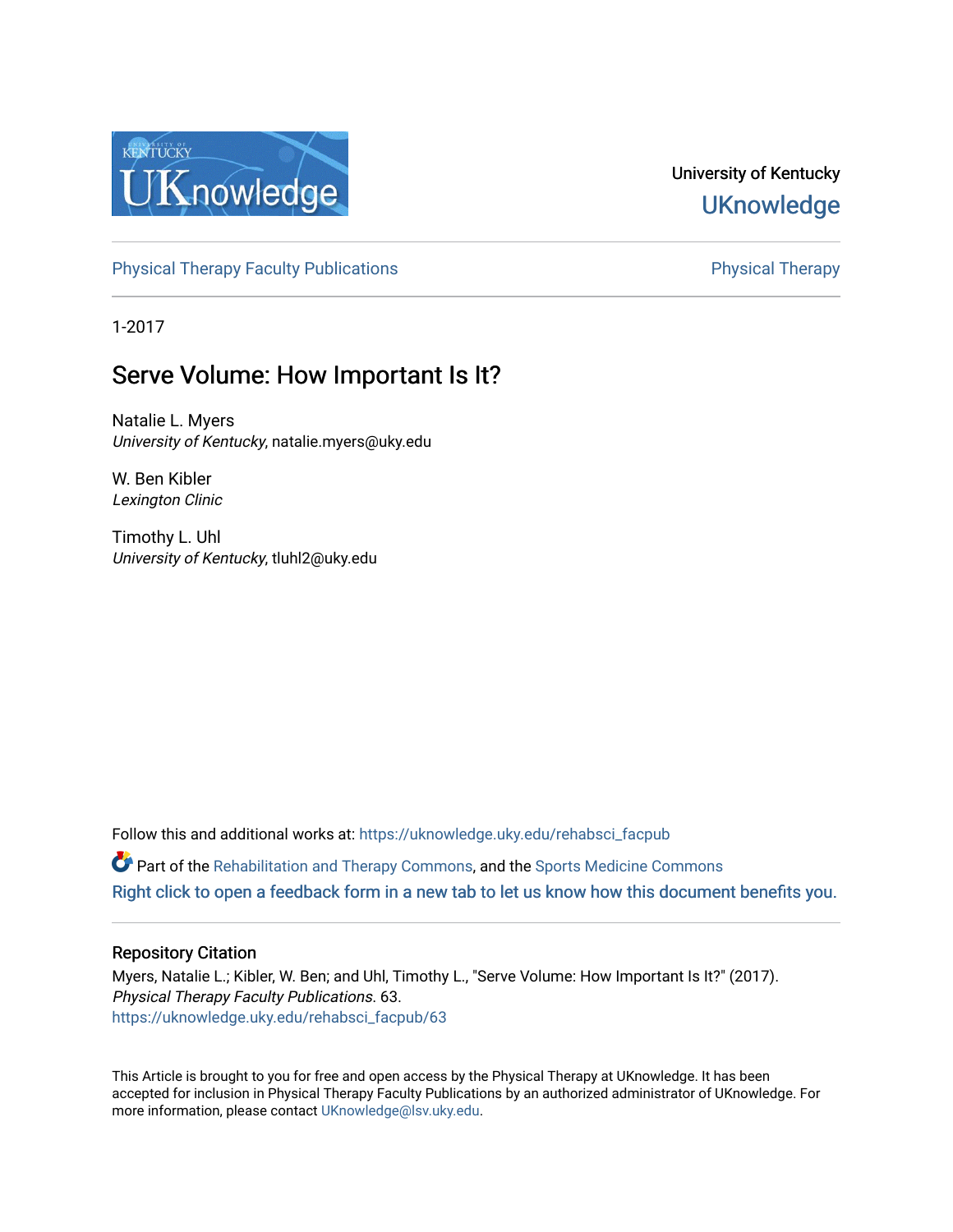## Serve Volume: How Important Is It?

## Notes/Citation Information

Published in TennisPro, Jan./Feb. 2017, p. 4-6.

The copyright holder has granted the permission for posting the article here.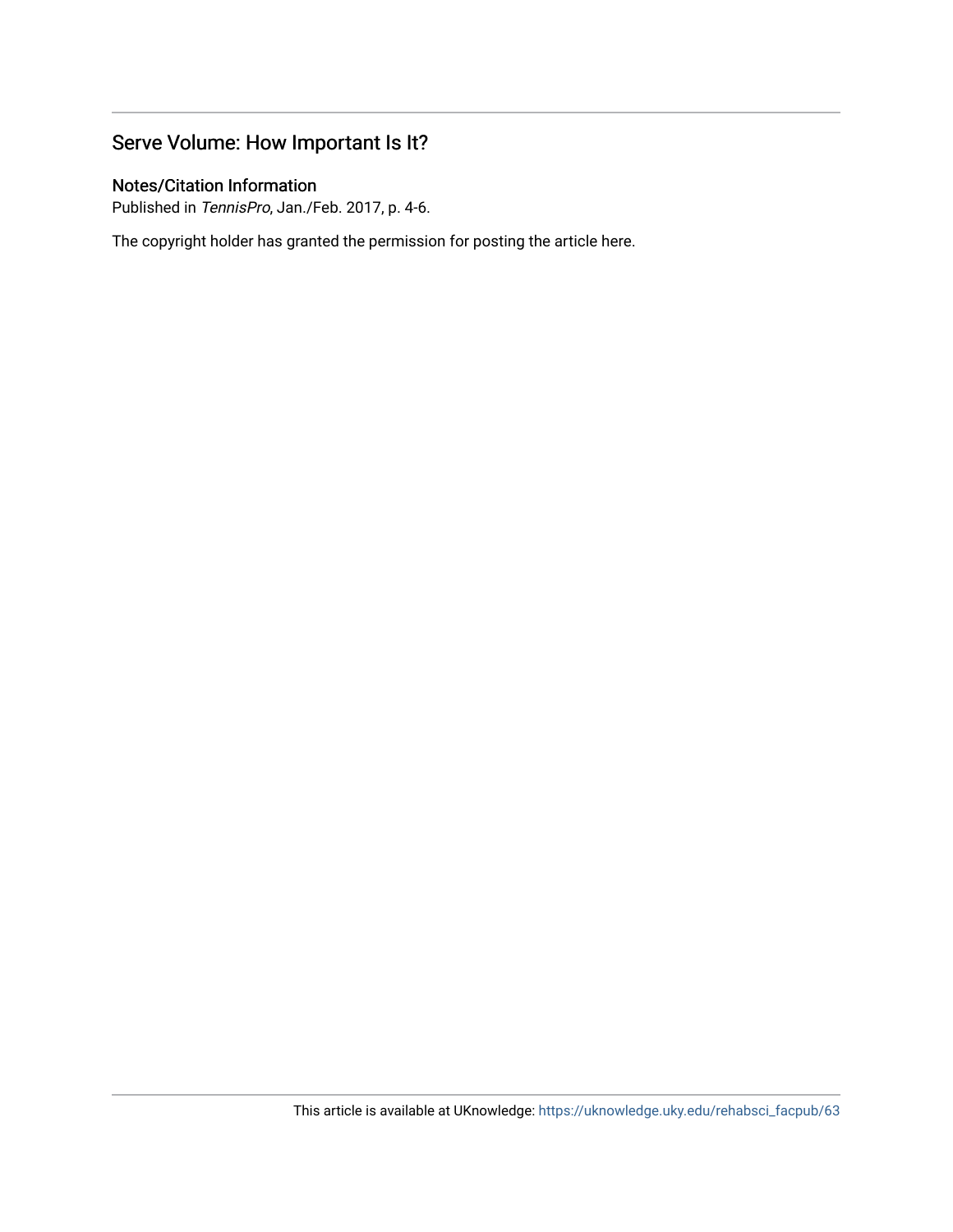# Serve Volume How Important is it?



*Natalie is a doctoral candidate in the department of Rehabilitation Sciences at the University of Kentucky, and works as a research assistant for the Shoulder Center of Kentucky in Lexington. She earned a Bachelor of Science in Athletic Training degree from Elon University and a Master of Science in Athletic Training degree from California University of Pennsylvania. Natalie's research interests are in the performance, treatment and rehabilitation of overhead athletes. More specifically, she is interested in the mechanics of the tennis serve and how the serve influences performance and injury.*

*by Natalie L. Myers MS, ATC W. Ben Kibler MD, FACSM Tim L. Uhl PhD, PT, ATC, FNATA*

*An orthopedic surgeon, Ben is the Medical Director at the Lexington Clinic Sports Medicine Center, in Lexington, Kentucky. He is the Sports Medicine Advisor to PTR and WTA. Ben serves on the USTA Sports Science Committee, was a founding member and Past President of the Society for Tennis Medicine and Science. In 1998, Ben received PTR's Stanley Plagenhoef Award for his work in sport science. In 2009, he received the International Tennis Hall of Fame Educational Merit Award.*

*Tim is a Professor in the Department of Rehabilitation Sciences, Division of Athletic Training at the University of Kentucky and Director of the Musculoskeletal Laboratory. He received his bachelors in health science from the University of Kentucky in physical therapy and a Masters' degree in kinesiology from the University of Michigan. He completed his doctorate in sports medicine from the University of Virginia. Tim's research interests are in musculoskeletal assessment and rehabilitation with particular interests in neuromuscular control and shoulder function.*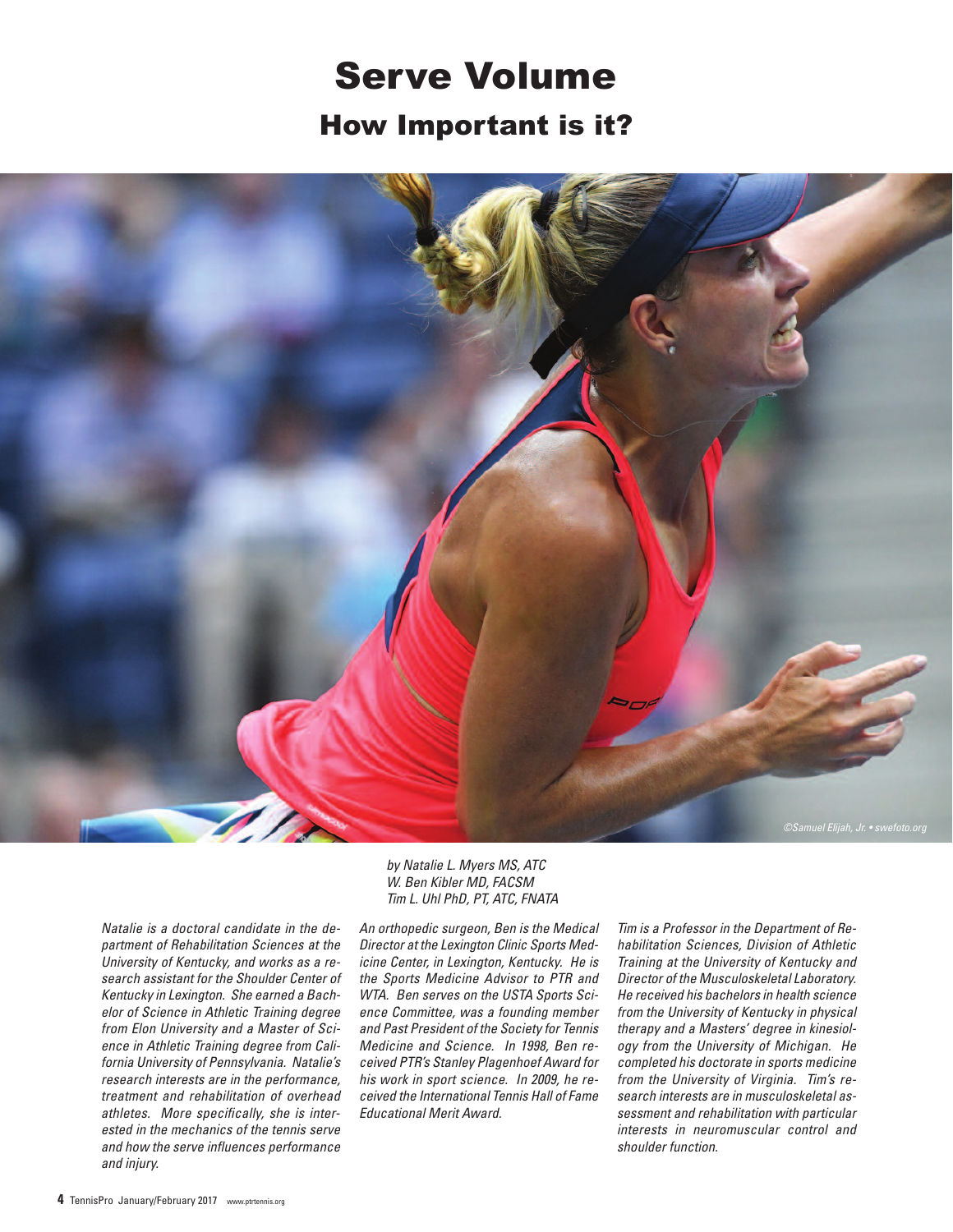The serve is the most predominant stroke during the service game and is considered by many to be the most important shot in tennis, as it initiates each point. <sup>1</sup> The serve is used as a weapon to dictate the point between opponents. The execution of a perfect serve requires dynamic function of the entire human kinetic chain, allowing for the transfer of energy from the lower limbs to the upper limbs. Energy transfer is established in a period lasting approximately one second, with the resulting serve speed reaching up to 130 mph in elite players. <sup>2</sup> Insufficient energy and force transfer through the kinetic chain can place a significant amount of load on the trunk and upper limb.<sup>3,4</sup> The loads at the trunk and shoulder are high and have implications on performance and injury. Consequently, sports science professionals have categorized the motion as a violent maneuver to which proper power and acceleration are essential for optimized performance and diminished risk of injury.<sup>2</sup>

You may be wondering how often a player serves during a match or set. The answer is not well known in tennis, but in other sports, like baseball, this issue is closely monitored. Youth baseball research has suggested that there is a relationship between shoulder and elbow injuries with pitch volume. <sup>5</sup> Baseball coaches use pitch counts to help them prepare their athletes for peak performance and injury prevention. Tennis serve volume is important to consider, as it can help coaches estimate the loads per tournament or over a season, and helps prepare players for individual competition. It can also help athletes gradually return to game readiness when resuming play following an injury.

Until recently, limited evidence was available on the number of serves that occur during a typical tennis match. We conducted a study in association with the USTA to identifying the typical serve volume for elite level players (Table 1). <sup>6</sup> These data showed that the average 'dose' of serves was around 40 per set. Further breakdown showed that the ratio of first serves to second serves was 3:1 (for every four serves, three should be first serves and one should be a second serve). Additionally, these data were then used to construct a volume-based interval serve training program for elite level tennis players.

Table 1 demonstrates the average  $\pm$  standard deviation of serve volume during a match and per set for males and females at two different competitive levels.

#### **Table 1**

| <b>Males</b>          | <b>Females</b> |
|-----------------------|----------------|
| Serves during a match |                |
| $157 + 42$            | $96 + 26$      |
| $94 + 26$             | $86 + 24$      |
| Serves per set        |                |
| $43 + 8$              | $42 + 7$       |
| $40 + 8$              | $38 + 8$       |
|                       |                |

*Note: Data were collected from the 2013 and 2014 US Open and the 2014 Orange Bowl. Professional players included 135 males and 122 females in the Top 200. Junior data included 134 males and 136 females between the ages of 13 and 18.*

The serve volume data is very helpful to allow coaches to know the typical demands being placed on elite level tennis players. This information can be used to develop training programs to prepare athletes for competition. Furthermore, tennis players returning to play after an injury or after a period of rest and recovery, need to have a conditioning program to return to the highest level of competition with the lowest risk of injury. Conditioning programs most often include strength, agility and cardiovascular training, but frequently lack a progression of number of serves hit in anticipation for actual match competition.

There are five basic principles that should be considered when developing an interval training program.

#### **1. Intensity**

- a. Intensity defines the amount of effort a player should invest in a training program or during a particular session.
- b. The Borg Scale for perceived exertion can be used to help quantify intensity during training (Table 2).<sup>7</sup>

#### **2. Frequency**

- a. Frequency refers to the number of training sessions per week.
- b. Frequency allows the body to go through a process of recovery to replenish its energy reserves.
- c. Frequency of training should be individualized based on level of competition, perceived level of soreness, and past injury history.

#### **3. Volume**

- a. Volume refers to the quantity of a specific exercise (and in the case of this review, service hits).
- b. Volume of service training should be sport specific and mimic a similar load that a player would encounter during match play.
- **4. Undulation** (progression without overload of volume)
	- a. Undulation refers to the changing of training intensity and volume.
	- b. Undulating the volume and intensity of a program may diminish muscular fatigue and promote appropriate recovery periods.
	- c. Avoid increasing the intensity and volume in unison.

#### **5. Rest**

a. Rest may be the most important principle to any training program. Training too frequently and too intensely prohibits the body to recover and adapt.

#### **Table 2 - The Borg Scale**

| Percentage of<br><b>Maximum Heart Rate</b> | Perceived<br><b>Exertion and Effect</b>                                             | Expression of<br>Exertion           |
|--------------------------------------------|-------------------------------------------------------------------------------------|-------------------------------------|
| 90-100%                                    | <b>Maximum</b><br>Improves anaerobic capacity                                       |                                     |
| 80-90%                                     | <b>Very Hard</b><br>Super effective to improve and<br>develop cardiovascular system |                                     |
| 70-80%                                     | Hard<br>Very effective to improve and<br>develop cardiovascular system              |                                     |
| 60-70%                                     | <b>Moderate</b><br>Basic endurance is developed                                     |                                     |
| $60%$                                      | Light<br>Low training effects                                                       | $image \otimes xlock - Shuterstock$ |